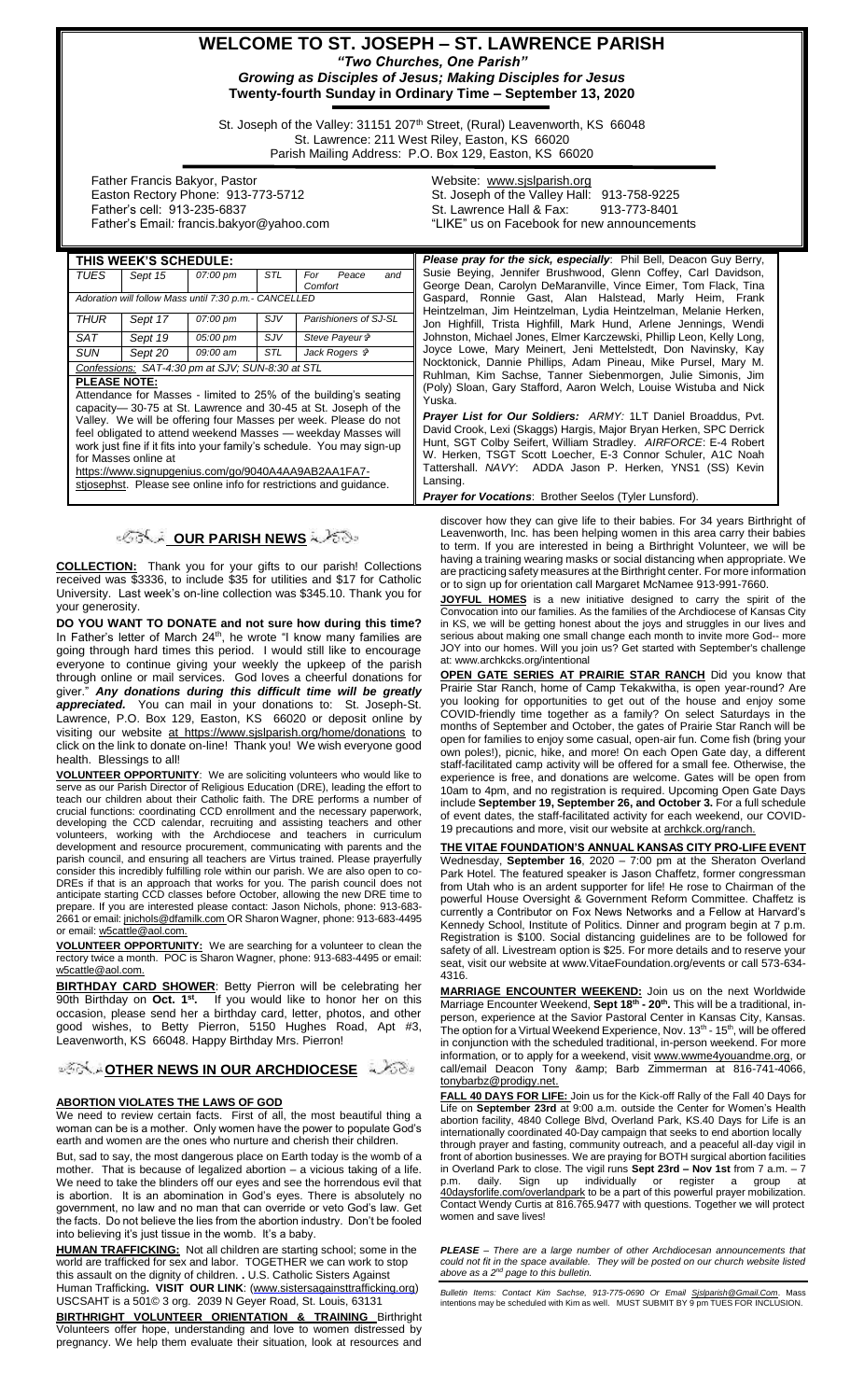**PAGE 2 – bulletin** 

**(FOR POSTING ON THE CHURCH INTERNET SITE)**

**HURTING FROM AN ABORTION?** Attend a Healing Retreat **Sept 18-20** Are you or someone you know suffering from a past abortion? Abortion Post Traumatic Stress Disorder is real and can be the cause of serious health issues such as depression, substance abuse, anxiety, suicidal thoughts, eating and sleep disorders, among others. It is never too late to seek healing. Project Rachel Ministry offers hope and a path to healing in a nonjudgmental and confidential atmosphere. The next *Project Rachel Retreat* is Sept 18-20. It is free and available to anyone, regardless of faith. Contact us at projectrachelkc@archkck.org or 913.621.2199 for more information about the retreat. Visit www.projectrachelkc.com for more information about Abortion PTSD.

#### **SCHOOL OF LOVE "AMORE" 2020 BENEFIT**

This year's Amore is now partly a digital "hybrid" event. That means you can view it online via live-stream, or you can join live in-person (safely, drive in style) at the filming with food, live music, and others. (Friends can gather in parking parties!) But however you join us you must sign up. Sign up is FREE, BUT NECESSARY. September 26<sup>th</sup>, 7:00-10:30pm (In person parking will open at 6:00pm), at 103rd & Mastin St. - Overland Park, Featuring Mikey Needleman Band. Mr. P'z Bar & Grill - car-side drive-in menu will be available

**VIRTUAL DAY OF SPIRITUAL REFRESHMENT FOR CAREGIVERS:** Caregiving is a holy vocation that truly imitates the loving example of Jesus Christ. But it is not an easy activity, and it can take a toll on the very people who bring great blessings to others. Fatigue, depression, frustration – these and other effects can wear down the most conscientious caregiver, especially during the unprecedented times in which we are living. Presented by Maureen Pratt, Catholic Author and Speaker, Saturday **October 3**, 2020, from 9:30 AM to 4:00 PM. Hosted by the Archdiocese of Kansas City, Special Needs Ministry. For more information and to register go to www.archkck.org/special-needs.

**"EVERY DAY IN LOVE"** "These skills were a lifesaver for our marriage during this pandemic!" These past few months have been so stressful. Do you and your spouse have the skills to continue to navigate these challenging times? Join Brad and Libby DuPont for 7 Thursday nights (live, online) **starting October 8th.** We'll discover practical ways to: \* Pray together \* Reconcile hurts \* Deal with and share feelings \* Communicate \* Make decisions \* Achieve deeper intimacy \* Tap into the grace of our sacrament. To register, go to: www.archkck.org/everyday or email Brad a[t bdupont@archkck.org](mailto:bdupont@archkck.org)

**AMAZING PARISH:** Registration is filling fast for the upcoming Amazing Parish Conference hosted by our Archdiocese on **Oct. 19-21st** at the Overland Park Convention Center. Parish teams from around the country have already signed up to take part in this valuable training! Register Here: <https://amazingparish.org/>

What does an Amazing Parish look like? If you're ready to build an effective leadership team and improve the organizational health of your parish, we hope you'll join us. Amazing Parish gives busy pastors and their teams the tools they need to transform their parishes - moving from maintenance mode to mission communities that are truly alive! For more information: Parish Journey - A Pastor's First Steps, [https://amazingparish.org/get](https://amazingparish.org/get-started/#firststeps)[started/#firststeps](https://amazingparish.org/get-started/#firststeps) or call the Office of Evangelization at 913-721-1570

## ಿನ**್ಲಿ <u>RESOURCES</u> ವಿ**ನಿನೀ

**PRAYER FROM POPE FRANCIS DURING THE CORONAVIRUS PANDEMIC** O Mary, you shine continuously on our journey as a sign of salvation and hope. We entrust ourselves to you, Health of the Sick. At the foot of the Cross you participated in Jesus' pain, with steadfast faith. You, Salvation of the Roman People, know what we need. We are certain that you will provide, so that, as you did at Cana of Galilee, joy and feasting might return after this moment of trial.

Help us, Mother of Divine Love, to conform ourselves to the Father's will and to do what Jesus tells us. He who took our sufferings upon Himself, and bore our sorrows to bring us, through the Cross, to the joy of the Resurrection. Amen.

We seek refuge under your protection, O Holy Mother of God. Do not despise our pleas – we who are put to the test – and deliver us from every danger, O glorious and blessed Virgin.

**"THE HISTORY & LEGACY OF IMMACULATA HIGH SCHOOL"** is now available for purchase from the publisher, Lulu.com. Access the link to order from Facebook pages "Forever Raiders", "Immaculata High School Alumni" or "The History & Legacy of Immaculata High School". Direct link is:

[http://www.lulu.com/shop/mary-ann-sachse-brown-and-marti-sachse-](http://www.lulu.com/shop/mary-ann-sachse-brown-and-marti-sachse-judson/the-history-legacy-of-immaculata-catholic-high-school-in-the-first-city-of-kansas/hardcover/product-24157407.html)

[judson/the-history-legacy-of-immaculata-catholic-high-school-in-the-first-city-of](http://www.lulu.com/shop/mary-ann-sachse-brown-and-marti-sachse-judson/the-history-legacy-of-immaculata-catholic-high-school-in-the-first-city-of-kansas/hardcover/product-24157407.html)[kansas/hardcover/product-24157407.html](http://www.lulu.com/shop/mary-ann-sachse-brown-and-marti-sachse-judson/the-history-legacy-of-immaculata-catholic-high-school-in-the-first-city-of-kansas/hardcover/product-24157407.html) This is a keepsake hardcover page book with nearly 300 images. Available in color (best quality) or black and .<br>white

**NEW FOSTER CARE WEBSITE:** You can make a difference in the lives of vulnerable children in Kansas! Sadly, every day in Kansas, children are removed from their homes by no fault of their own for a variety of reasons. Each of these children is a precious, unique gift from God who deserves a loving and safe environment where he or she can THRIVE! Because care of the orphan and works of mercy are part of the mission for all baptized Catholics, the Church is the solution to an overwhelmed Kansas foster system which is facing increased needs due to COVID-19.

Please visit the new Archdiocesan Foster Care Ministry Website at [www.archkcks.com/foster](http://www.archkcks.com/foster) to learn how you can help vulnerable children in our community and support the families who have answered the call to love and protect these children. If you are currently fostering or have adopted your child/ren from foster care, we want to connect with you to support you on your journey! Please join the Archdiocesan Foster Family by registering here: .<br>[www.archkck.org/fostercaredatabase](http://www.archkck.org/fostercaredatabase)

#### **NEW END-OF-LIFE RESOURCE GUIDE IS NOW AVAILABLE**

The Ethics Council that serves Archbishop Naumann has produced a comprehensive resource for end-of-life planning titled "Catholic Guide For-End-Of Life and Establishing of Advance Directives". The purpose of the guide is to

assist the faithful in making wise decisions about complex treatments in grave illness or as life's end approaches in accordance with the teachings of our Catholic faith. It also includes two Appendices for a Durable Power of Attorney and an Advance Directive form. For a free digital copy of the Guide, visit [www.archkck.org/prolife-end-of-life-care](http://www.archkck.org/prolife-end-of-life-care) .

**SAFE ENVIRONMENT PROGRAM - ADULT TRAINING (VIRTUS)** Effective Immediately In light of the current health conditions, one prudent and preventative measure we are taking is to make the VIRTUS Protecting God's Children for Adults training available Online as an option. Effective immediately, due to COVID-19, the Archdiocesan requirement for attending a VIRTUS Protecting God's Children for Adults workshop live session will be suspended and the option of the online version of the module can be offered in lieu of live training. This is a temporary safety precaution, and parishes may still offer the live training session available as an option if they prefer as long as the local county and state ordinances in effect at the time of the event are followed. Please note, the training must still be completed prior to participants working around youth, but the requirement may now temporarily be met by completing the online Protecting God's Children module. Individuals needing to attend a session will be offered the option of the online module at the time of registration. They will still need to follow the background screening and policy completion process at the time of registration. Individuals who are already currently registered for an upcoming live session, may log back into their account and change to the online module. These procedures will be reviewed and updated periodically as needed and are in place to protect you, those you work with, and your family. Please stay safe and healthy and continue to pray for all our brothers and sisters in Christ! We are praying for all of you and your families. If you have questions, please contact Sandy Vielhauer at svielhauer@archkck.org or Jenifer Valenti at jvalenti@archkck.org. May God bless you and keep you safe.

**PLANNED GIVING BRIEF:** Our Catholic Church has spanned the centuries and the globe and through all previous pandemics and disasters has been a source of charity to all through its parish priests and religious. We invite you to make a grateful response to God for these gifts by planning a deferred gift to your parish. Visit CatholicPlannedGiving.org to learn how to accept this invitation.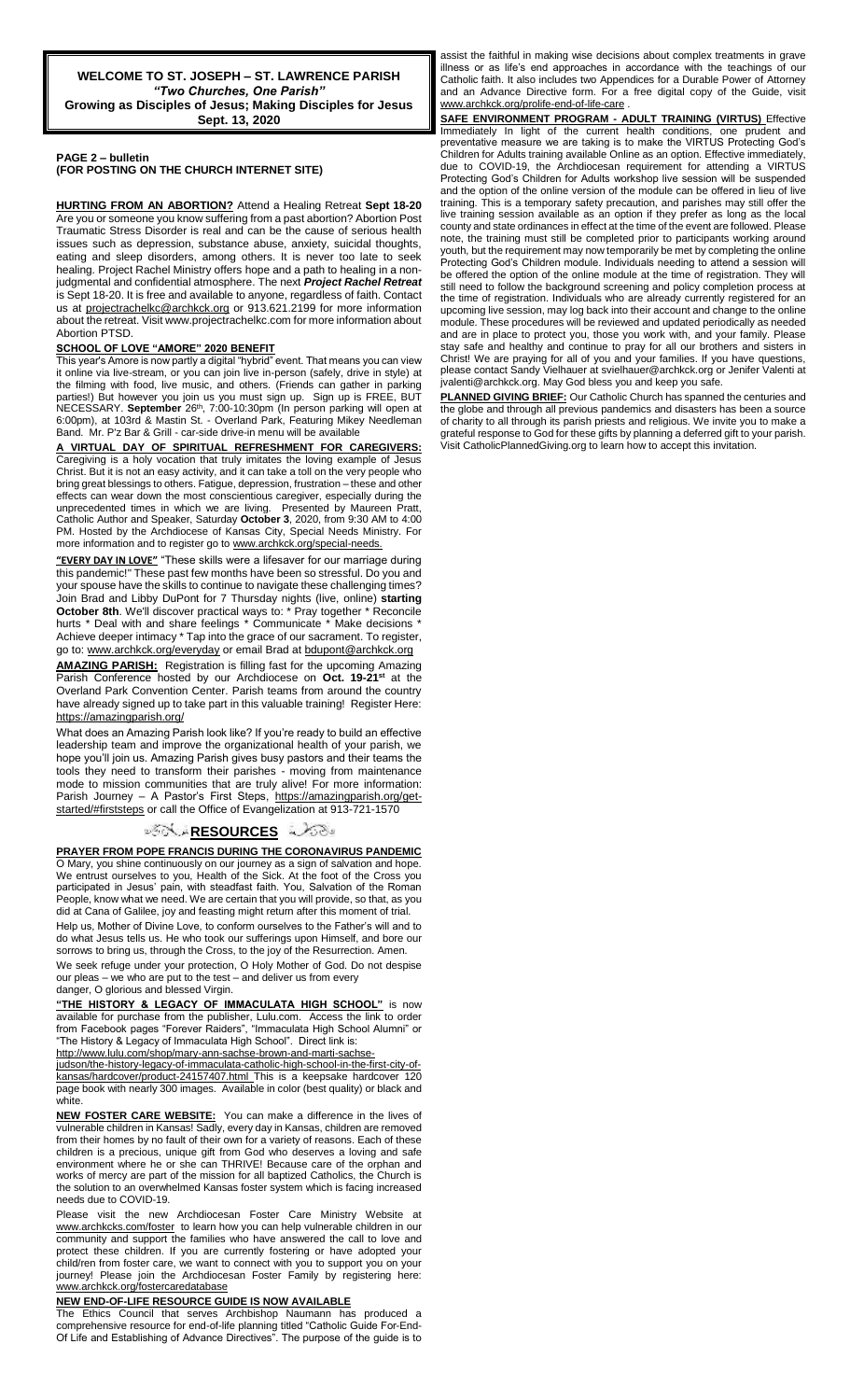# 24th Sunday in Ordinary Time, Year A (9/13/2020)

Texts:

First Reading: Sirac, 27:30-28:7

Second Reading: Rom, 14:7-9

Third Reading: Mt. 18:21-35

Theme: Forgiveness Liberates, and heals.

Congregation: St. Joseph-St. Lawrence Parish, Easton/ Kansas

Warm greetings to you all. Hope everyone is doing well and keeping safe.

Today is the 24<sup>th</sup> Sunday of ordinary time. Last week, the Church reminded us of the importance of reconciliation through fraternal dialogue and mutual love. Today she, invites us to reflect on forgiveness. It is a very important element of reconciliation, and our Christian belief. It is the central message of today's first and gospel readings.

There is a popular saying that to err is human, while to forgive is divine. That is to say, that the one who sins acts humanly. This is because, it is part of our attributes as humans to err or to sin. On the other hand, the one who forgives acts divinely. This is because to forgive is to participate in a very important attribute and nature of God. That is His divinity. It is what our God is known for. "He is compassionate, merciful, love and He forgives. (Ps.102)

The first reading focuses on forgiveness. First it reminds us that for our prayer to be answered, we must forgive others. Second, it presupposes that we all sinners, in need of God's forgiveness. So, for us to be forgiven, first, we must forgive others. Therefore, Sirac urges us: "Forgive your neighbor the hurt he does to you, and when you pray, your sins will be forgiven." This is a call to liberate others, in order to liberate and heal ourselves too.

In the second reading, Paul reminds us of something important. "The life and death of each of us has its, influence on the other." Also, our ability to forgive has great influence on the other, as well as, on ourselves. Hence, it is important to note that, forgiveness has a double effect. It is a single dose medicine that cures one or many persons at the same time. It liberates the one who is forgiven, as well as, heals the one who forgives.

In the gospel, Christ takes forgiveness to a different and practical level. This unfolds in the dialogue between Peter and Christ. Peter asked a theoretical question: "How many times must I forgive my brother?" Jesus answered him in the most practical way: "seventy- seven times" Christ's response, simply reminds us that Christian forgiveness does not have limits. We must forgive all, always and forever as the prayer of Saint Francis of Assis says: "Wherever there is injury (offence or hurt), forgiveness.